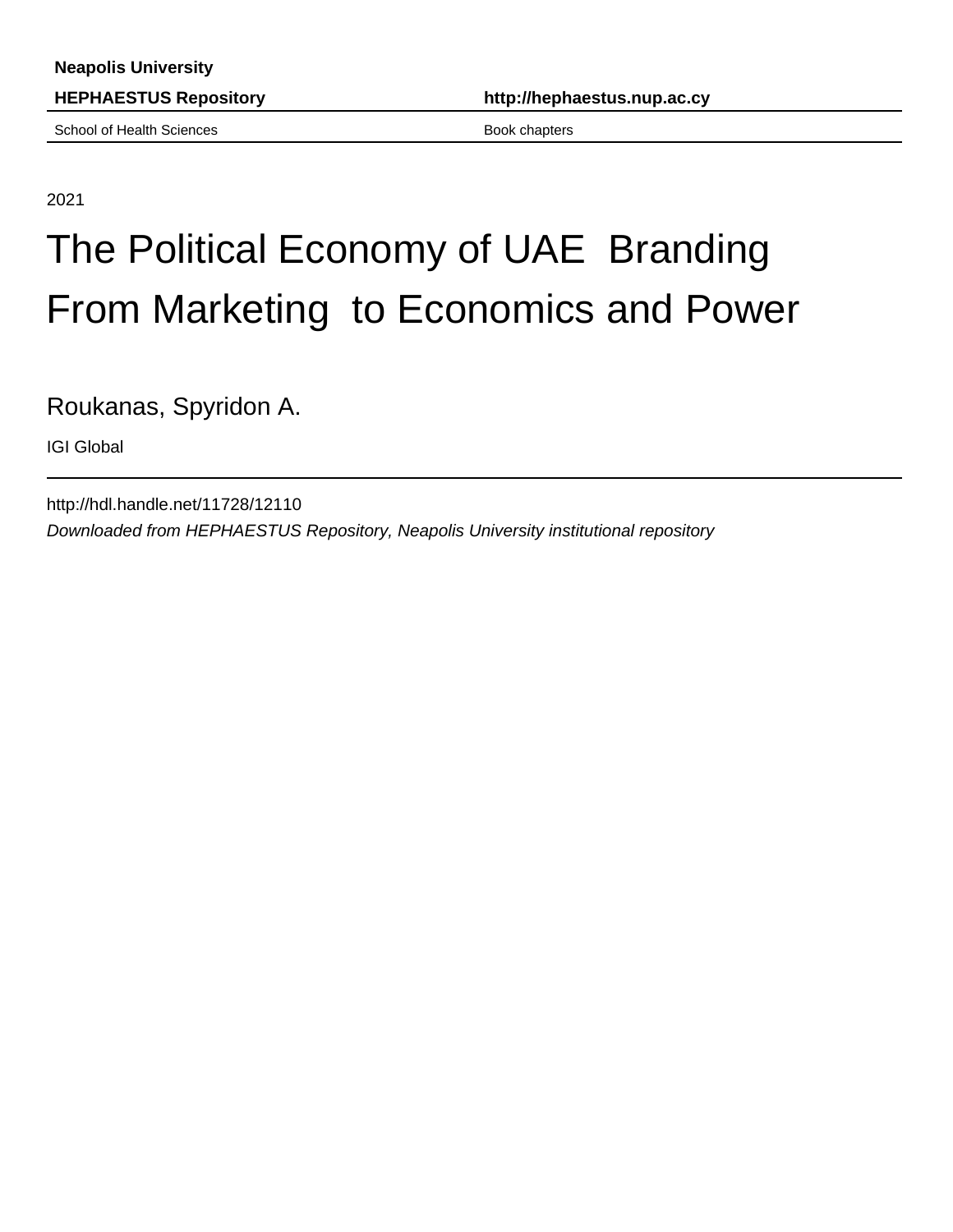**Spyridon A. Roukanas** *University of Piraeus, Greece*

**Pantelis G. Sklias**

*Neapolis University Pafos, Cyprus*

## **ABSTRACT**

*The branding policy of the UAE has been in a phase of constant transformation and evolution in terms of its constructive elements. The aim of this chapter is to assess the UAE's evolution from a state whose branding was based upon soft power elements, namely the use of traditional economic tools and global marketing, towards hard power elements, including strengthening its geopolitical and international economic relations perspective through strategic-oriented initiatives. Making full use of its Sovereign Fund's capability and opportunity to invest on strategic economic sectors of third countries (e.g., the USA and the EU member states) as well as enhancing the perception of UAE as a global tourism, logistics, and transportation centre, UAE tends to move beyond the traditional marketing tools initially employed.*

## **1. INTRODUCTION**

The aim of this article is to analyse the political economy of the United Arab Emirates' (UAE) branding. We will study different aspects of the developing role of UAE in the world economy, such as economics, and political and military power. Firstly, we analyse different aspects of the country's economy. We study the macroeconomic indicators of United Arab Emirates and the implications of the COVID-19 pandemic<sup>1</sup> (World Health Organization). Then, we study the two aspects of the Logistics Performance Index, the intentional and the domestic aspect, in order to understand the changes that have occurred in the last decade concerning the role of the country in world trade. In the same context, we examine the Liner shipping connectivity index, which highlights the important role of UAE as a destination for world

DOI: 10.4018/978-1-7998-7533-8.ch001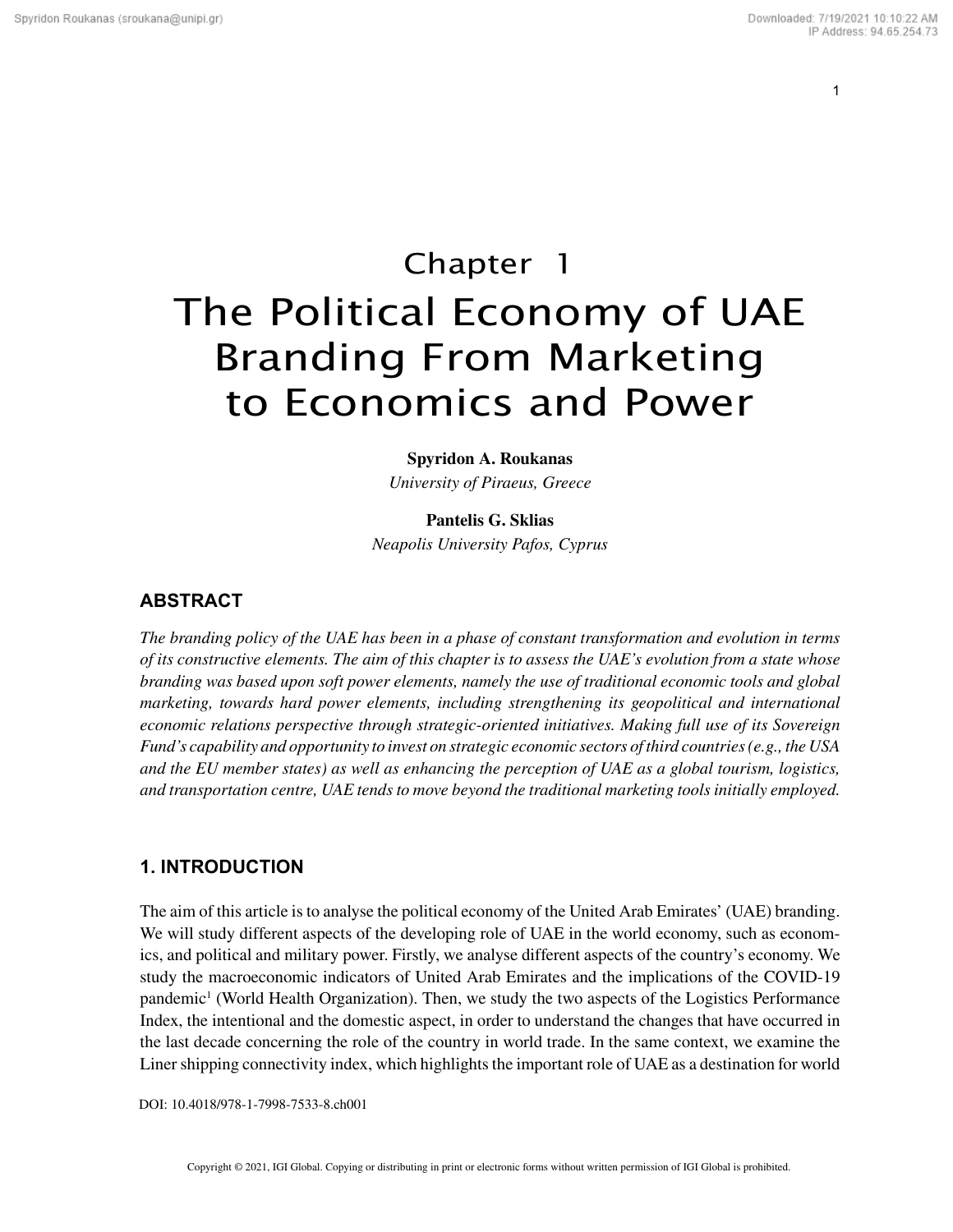trade. Moreover, at this section of our analysis, we study the impact of tourism on the economy of the country. Finally, in this section we discuss the increasing role of Sovereign Wealth Funds (SWFs) and their impact on UAE economic policy. In the next section we evaluate the political / military component of the UAE's branding enhancement, such as the country's active role in the Yemen war, the signing of the Peace Deal with the State of Israel, as well as a series of defence pacts, and its participation in international military missions and military alliances. Finally, we present the conclusions of our study.

## **2. AN EVALUATION OF UAE ECONOMY**

In this section of our analysis, we are going to evaluate critical aspects of the economy of the UAE. Firstly, we will analyse the UAE's macroeconomic indicators from 2010 until 2020, in order to understand the macroeconomic path of the last decade after the manifestation of the world economic crisis of 2007-2009, as well as the implications of the COVID-19 pandemic. Then, we will analyse the Logistics Performance Index for the same period on the basis of the available data, in order to understand the role of UAE as a centre of world trade. In parallel, we will examine the impact of the tourism sector on the economy of the country. Finally, in this section we will study the role of SWFs as a tool for strengthening the economic prospects of the country.

In Table 1, we analyse the main macroeconomic indicators of the United Arab Emirates. GDP at current prices has been increasing almost for all the years under review, the only exception being 2020, when UAE is facing the negative impacts of the COVID-19 pandemic. As we can see, real GDP growth is positive from 2010 until 2019, following the UAE's negative growth of -5.2% in 2009 (IMF, 2021a). In 2020, the UAE faced negative growth rates for the first time since the 2009 and the world economic crisis of 2007-2009. The negative growth rate of 2020 is higher in comparison with the negative growth rate of 2009. Moreover the inflation rate is low for the entire period under review, the exception being 2015, when the inflation rate stood at 4.1%. One negative aspect of the inflation rate is the negative values for 2019 and 2020, which indicate that before the manifestation of the economic crisis as a result of COVID-19 pandemic, consumption was low.

According to trading economics, the unemployment rate is at low level in all the years under study and is facing a diminishing path. For 2020, there are not yet any available data regarding the implications of the COVID-19 pandemic. UAE has taken certain fiscal measures to confront the negative economic impacts of the COVID-19 pandemic. The IMF has developed the policy tracker, in order to study the policy responses to COVID-19. More specifically, the UAE has adopted the following fiscal measures:

*The authorities have so far announced about AED 32 billion (\$ 8.7 billion or 2.8 percent of GDP) in various fiscal measures. These include: (i.) AED 16 billion (\$4.4 billion) approved by the federal government to support the private sector by reducing various government fees, labor and other charges, refunding 50% of bank and financial guarantees to some establishments, and accelerating existing infrastructure projects; (ii.) AED 1.5 billion (\$0.4 billion) in measures by the government of Dubai to reduce government fees, provide additional water and electricity subsidies, and simplify business procedures; and (iii.) AED 9 billion (\$2.5 billion) announced by the government of Abu Dhabi as part of the ongoing "Ghadan-21" fiscal stimulus program. (IMF, 2021b).*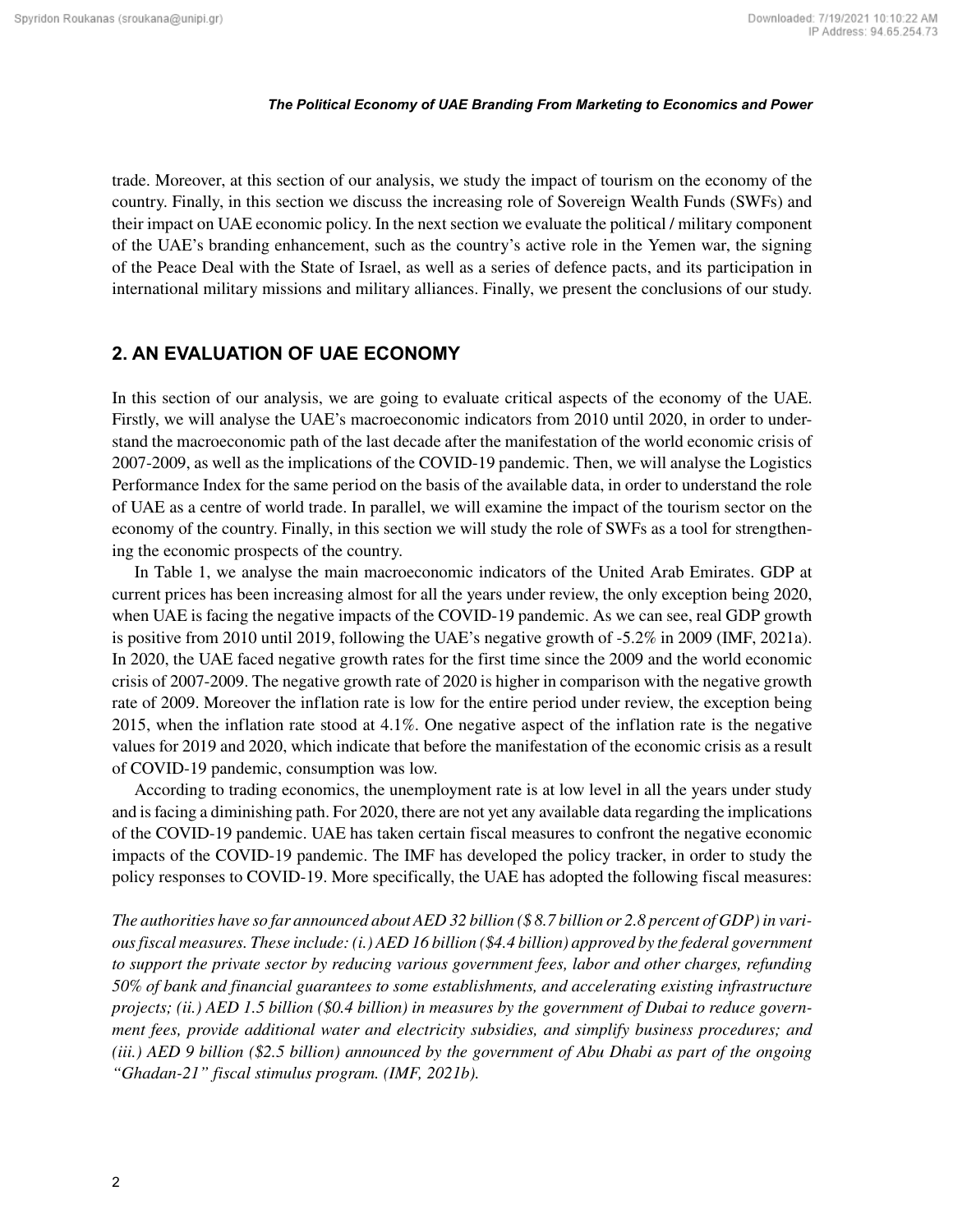As we can see from the above measures, the UAE is trying to contain the negative implications of the COVID-19 pandemic. These measures could not prevent the economic recession of 2020. The study of the country's current account balance reveals that it has a strong extrovert economy, with a current account surplus as a percentage of GDP for all years under study. The current account surplus underlines the competitiveness of the country's economy, with extremely positive surpluses from 2011 until 2014. UAE still has a current account surplus for 2020, and this fact underlines its capability to overcome the negative effects of the COVID-19 pandemic. Moreover, the fiscal picture of the country seems steady from 2010 until 2019. General government net lending/borrowing as a percentage of GDP was negative for the period 2015-2017 and positive for all the other years. The second period with negative general government net lending/borrowing values was the period 2019-2020. This deterioration is due to the fiscal measures taken by the country in order to deal with the implications of the COVID-19 pandemic. The next macroeconomic indicator under study is general government gross debt as a percentage of GDP. In the period 2010-2018, general government gross debt was around 20%. For the years 2019-2020 we can notice a rapid increase of general government gross debt as a percentage of GDP. The debt of the country remains low, but the country should restrict its growth. Finally, we have added the demographic index of the population of the country. As we can see, the population is rapidly growing, and this is going to affect the economy of the country. The explanation for this rapid growth is strongly correlated with the country's increasing importance in the world economy, and the growing presence of expatriates. Coming to H. Plecher, the tendency of population increase is going to continue in the years because of:

*The United Arab Emirates (UAE) have undergone extreme demographic changes over the past decade. With the increasing developments, tourism and global recognition of cities in the UAE like Abu Dhabi and Dubai, it is to no surprise that the total population has grown by about 6 million people over the past decade. However, the majority of the total population of the UAE are expatriates. Any expatriate having lived in the UAE for a minimum of 20 years can apply for a citizenship, consequently, the growing total population is mainly due to the growing number of expatriates who become citizens and the high number of immigrants which gives the UAE the world's highest net migration rate. (Plecher, 2021).*

The next index under review is the Logistics Performance Index. This index is going to reveal the country's trade networking and whether the country has strengthened its role in international trade. The index has been developed for the World Bank and comprises two dimensions, International LPI and domestic LPI (Roukanas, 2020). In this article, we are going to focus on both aspects of the Logistics Performance Index. International LPI focuses on six dimensions of logistics:

- 1. "The efficiency of customs and border management clearance ("Customs").
- 2. The quality of trade and transport infrastructure (Infrastructure").
- 3. The ease of arranging competitively priced shipments (Ease of arranging shipments").
- 4. The competence and quality of logistics services—trucking, forwarding, and customs brokerage ("Quality of logistics services").
- 5. The ability to track and trace consignments ("Tracking and tracing").
- 6. The frequency with which shipments reach consignees within scheduled or expected delivery times ("Timeliness")." (The World Bank, 2015a),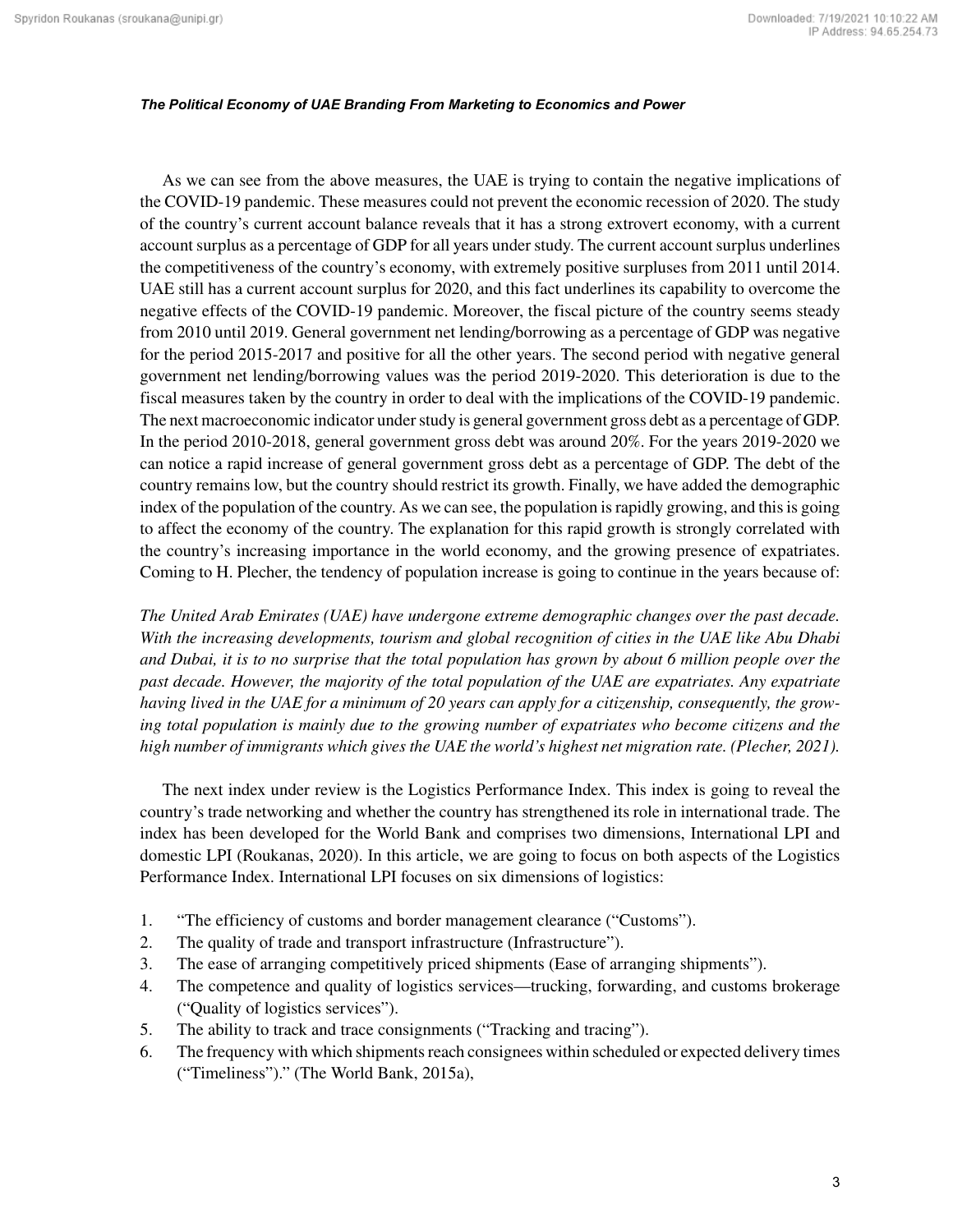|              |                                                               | <b>Macroeconomic Indicators</b>                         |                                                                           |                                                                                   |                                   |                                                               |                                                                            |                                                      |                                       |  |  |
|--------------|---------------------------------------------------------------|---------------------------------------------------------|---------------------------------------------------------------------------|-----------------------------------------------------------------------------------|-----------------------------------|---------------------------------------------------------------|----------------------------------------------------------------------------|------------------------------------------------------|---------------------------------------|--|--|
| <b>Years</b> | GDP,<br>current<br>prices<br>(Billions<br>of U.S.<br>dollars) | Real<br><b>GDP</b><br>growth<br>(Annual<br>%<br>change) | GDP per<br>capita,<br>current<br>prices<br>(U.S.<br>dollars per<br>capita | <b>Inflation</b><br>rate, average<br>consumer<br>prices<br>(Annual $%$<br>change) | Unemployment<br>$rate*$<br>$(\%)$ | <b>Current</b><br>account<br>balance,<br>$%$ of<br><b>GDP</b> | <b>General</b><br>government<br>net lending/<br>borrowing<br>$(\%$ of GDP) | General<br>government<br>gross debt<br>$(\%$ of GDP) | Population<br>(Millions of<br>people) |  |  |
| 2010         | 289.79                                                        | 1.6                                                     | 35.06                                                                     | 0.9                                                                               | 3.81                              | 4.2                                                           | 0.6                                                                        | 19.5                                                 | 8.26                                  |  |  |
| 2011         | 350.67                                                        | 6.9                                                     | 41.19                                                                     | 0.9                                                                               | 3.54                              | 12.4                                                          | 5.3                                                                        | 21.5                                                 | 8.51                                  |  |  |
| 2012         | 374.59                                                        | 4.5                                                     | 42.72                                                                     | 0.7                                                                               | 3.17                              | 19.5                                                          | 9.0                                                                        | 21.2                                                 | 8.77                                  |  |  |
| 2013         | 390.11                                                        | 5.1                                                     | 43.2                                                                      | 1.1                                                                               | 2.82                              | 18.8                                                          | 8.4                                                                        | 16.0                                                 | 9.03                                  |  |  |
| 2014         | 403.14                                                        | 4.3                                                     | 43.34                                                                     | 2.3                                                                               | 2.44                              | 13.5                                                          | 1.9                                                                        | 14.2                                                 | 9.3                                   |  |  |
| 2015         | 358.14                                                        | 5.1                                                     | 37.38                                                                     | 4.1                                                                               | 2.1                               | 4.9                                                           | $-3.4$                                                                     | 16.7                                                 | 9.58                                  |  |  |
| 2016         | 357.05                                                        | 3.1                                                     | 36.23                                                                     | 1.6                                                                               | 1.64                              | 3.7                                                           | $-2.8$                                                                     | 19.4                                                 | 9.86                                  |  |  |
| 2017         | 385.61                                                        | 2.4                                                     | 38.03                                                                     | 2.0                                                                               | 2.46                              | 7.1                                                           | $-2.0$                                                                     | 21.6                                                 | 10.14                                 |  |  |
| 2018         | 422.22                                                        | 1.2                                                     | 40.48                                                                     | 3.1                                                                               | 2.57                              | 9.6                                                           | 1.9                                                                        | 20.9                                                 | 10.43                                 |  |  |
| 2019         | 421.14                                                        | 1.7                                                     | 39.18                                                                     | $-1.9$                                                                            | 2.64                              | 8.4                                                           | $-0.8$                                                                     | 27.3                                                 | 10.75                                 |  |  |
| 2020         | 353.9                                                         | $-6.6$                                                  | 31.95                                                                     | $-1.5$                                                                            |                                   | 3.6                                                           | $-9.9$                                                                     | 36.9                                                 | 11.08                                 |  |  |

*Table 1. Macroeconomic indicators of United Arab Emirates*

Source: (IMF, 2021a and \*Trading Economics, 2020)

For the period under review, we have available data for 2010 until 2018. According to the available data, there has been an improvement for the country, as its overall score rose from 3.63 at 2010 and to 3.96 at 2018. We can also see the improvement of the country's position in the global rankings of the index. It was at the 24th position in 2010, and achieved its best ranking at 11th position in 2018. We can also observe that the country has been improving its performance in all the aspects of the International Logistics Performance Index during the period under review. The greatest improvements we can see concern the following dimensions: timeliness improved from 3.94 in 2010 to 4.38 in 2018, tracking & tracing from 3.58 in 2010 to 3.86 in 2018, and international shipments from 3.48 in 2010 to 3.85 in 2018.

*Table 2. International Logistics Performance Index 2010-2018*

| <b>Years</b> | <b>Country Score</b> |                     |                       |                         |                   |                |                                          |                              |  |
|--------------|----------------------|---------------------|-----------------------|-------------------------|-------------------|----------------|------------------------------------------|------------------------------|--|
|              | <b>Overall</b>       | <b>LPI</b><br>Rank* | <b>Infrastructure</b> | Logistics<br>Competence | <b>Timeliness</b> | <b>Customs</b> | <b>International</b><br><b>Shipments</b> | <b>Tracking</b><br>& Tracing |  |
| 2010         | 3.63                 | 24                  | 3.81                  | 3.53                    | 3.94              | 3.49           | 3.48                                     | 3.58                         |  |
| 2012         | 3.78                 | 17                  | 3.84                  | 3.74                    | 4.10              | 3.61           | 3.59                                     | 3.81                         |  |
| 2014         | 3.54                 | 27                  | 3.70                  | 3.50                    | 3.92              | 3.42           | 3.20                                     | 3.57                         |  |
| 2016         | 3.94                 | 13                  | 4.07                  | 3.82                    | 4.13              | 3.84           | 3.89                                     | 3.91                         |  |
| 2018         | 3.96                 | 11                  | 4.02                  | 3.92                    | 4.38              | 3.63           | 3.85                                     | 3.96                         |  |

Source: (The World Bank, 2015b and \*the World Bank, 2015c)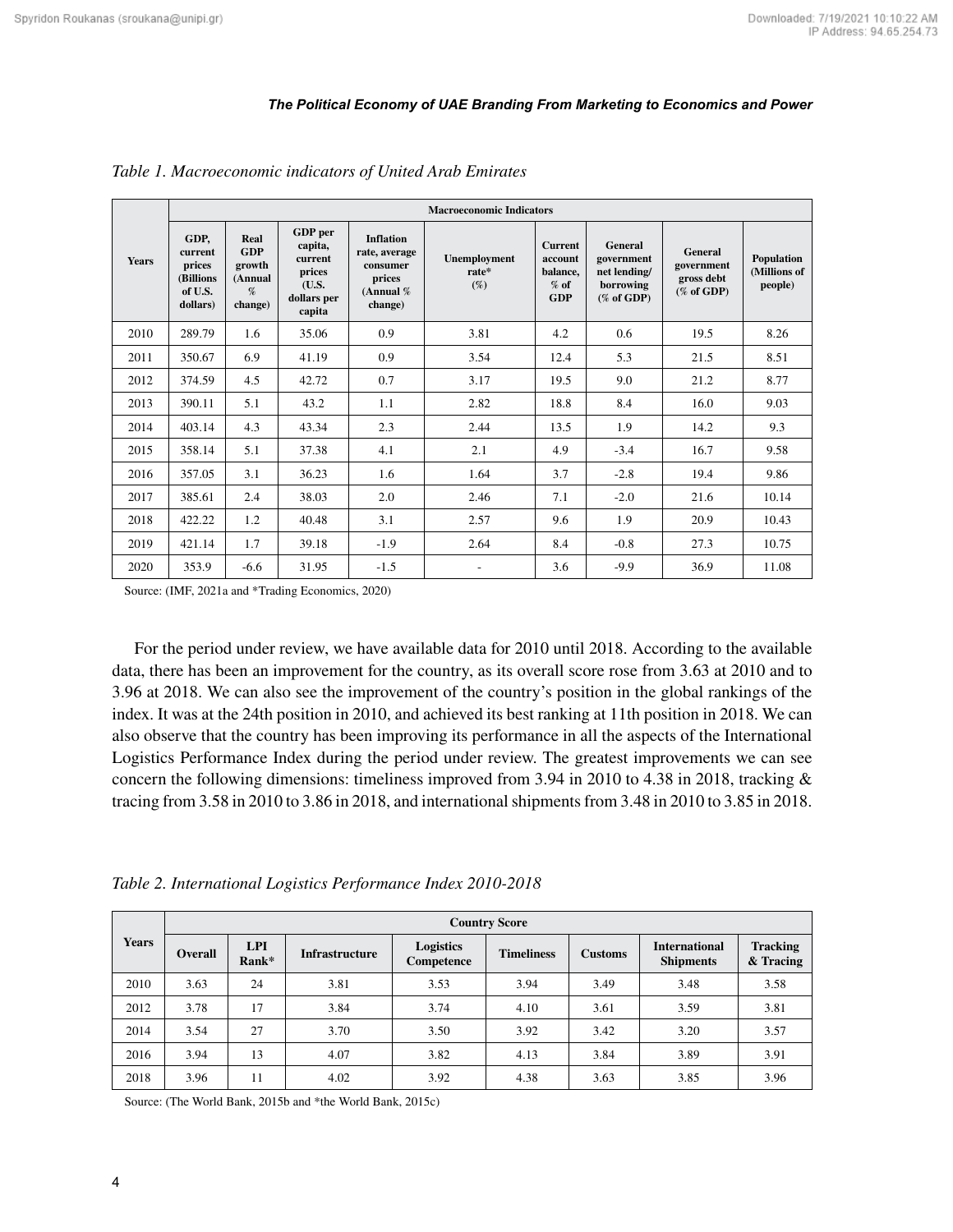

*Figure 1. Performance of UAE at International Logistics Performance Index Source: (The World Bank, 2015b)*

In order to understand the country's place in the index we compare the country with non-OECD high-income countries for 2018 and with the region of the country, which is the Middle East and North Africa. As we can see in Figure 1, UAE fares better in all the aspects of the index and in both groups. More specifically, the country fares much better compared to its region than to high-income non-OECD countries.

In Table 3 we study the second dimension of Logistics Performance Index, which is the Domestic LPI. According to the World Bank:

*The Domestic LPI looks in detail at the logistics environments in 100 countries. For this measure, surveyed logistics professionals assess the logistics environments in their own countries. This domestic evaluation contains more detailed information on countries' logistics environments, core logistics processes and institutions, and time and distance data. This approach looks at the logistics constraints within countries, not just at the gateways, such as ports or borders. It uses four major determinants of overall logistics performance to measure performance: Infrastructure, Services, Border procedures and time, and Supply chain reliability. (The World Bank, 2015d)*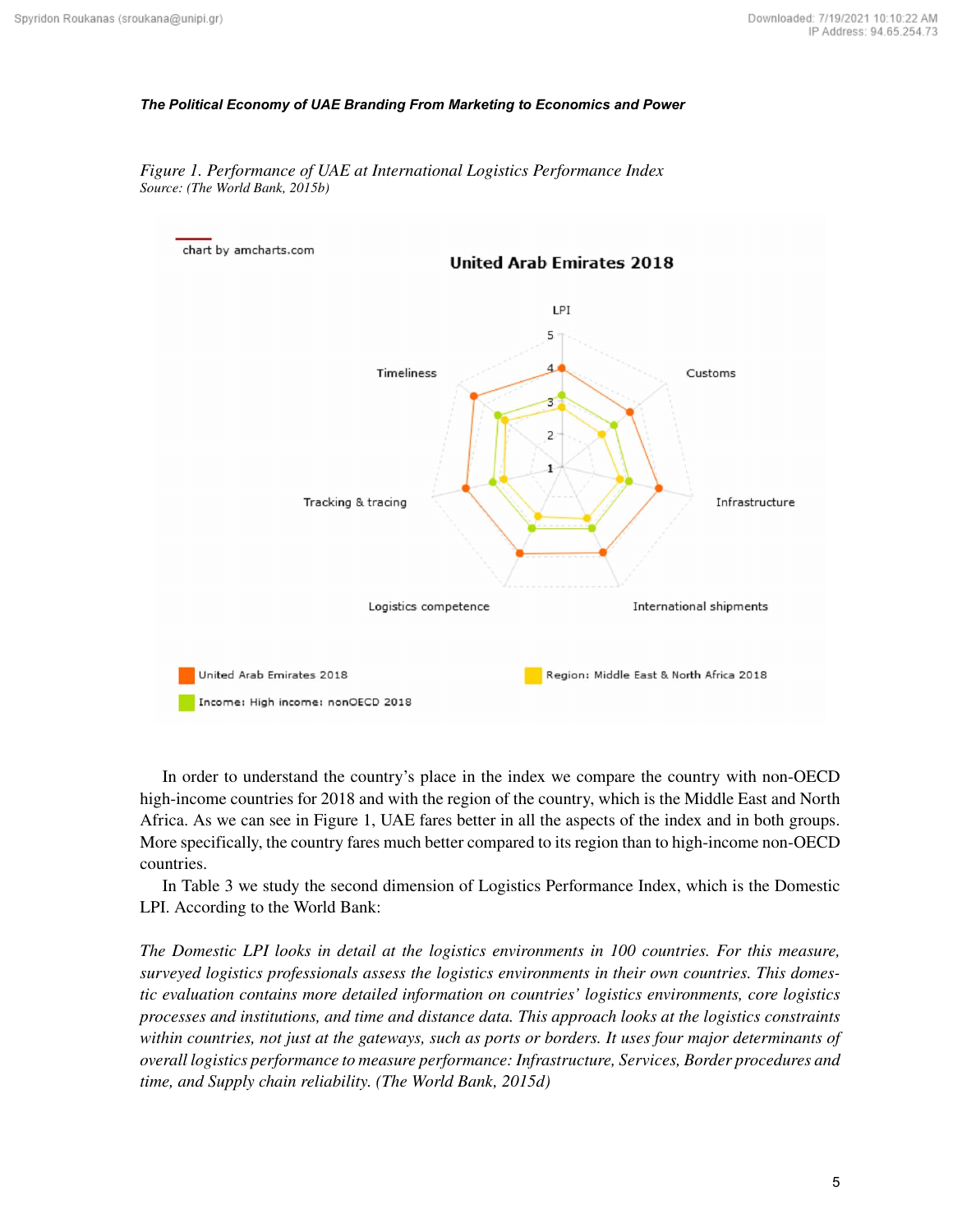The study of Table 3 on the basis of the available data reveals the Logistics Performance Index for the country at the domestic level. As we can see, the Domestic Logistics Performance Index 2010-2018 shows no substantial improvement during the period under study, and it seems that in the case of the UAE the domestic logistics conditions were already developed in previous decade.

| <b>Indicators</b>                                                         | <b>Years</b>                                 |                                                         |                         |                          |                          |  |  |  |
|---------------------------------------------------------------------------|----------------------------------------------|---------------------------------------------------------|-------------------------|--------------------------|--------------------------|--|--|--|
|                                                                           | 2010                                         | 2012                                                    | 2014                    | 2016                     | 2018                     |  |  |  |
| Export time and distance / Port or airport supply chain                   |                                              |                                                         |                         |                          |                          |  |  |  |
| Distance (kilometres)                                                     |                                              | 166km                                                   | 51km                    | 70km                     | 89km                     |  |  |  |
| Lead time (days)                                                          | ÷                                            | 1 days                                                  | 2 days                  | 2 days                   | 2 days                   |  |  |  |
| Cost                                                                      | ÷,                                           | 495US\$                                                 | 559US\$                 | ÷,                       | ÷,                       |  |  |  |
|                                                                           | Export time and distance / Land supply chain |                                                         |                         |                          |                          |  |  |  |
| Distance (kilometres)                                                     | ÷,                                           | 427km                                                   | 51km                    | 307km                    | 249km                    |  |  |  |
| Lead time (days)                                                          | $2.46$ days                                  | 3 days                                                  | 2 days                  | 3 days                   | 2 days                   |  |  |  |
| Cost                                                                      | ÷,                                           | 626US\$                                                 | 417US\$                 | $\overline{\phantom{a}}$ | $\overline{\phantom{a}}$ |  |  |  |
|                                                                           |                                              | Import time and distance / Port or airport supply chain |                         |                          |                          |  |  |  |
| Distance (kilometres)                                                     | $\overline{\phantom{a}}$                     | 103km                                                   | 55km                    | 107km                    | 107km                    |  |  |  |
| Lead time (days)                                                          | $2.03$ days                                  | 2 days                                                  | 2 days                  | 2 days                   | 2 days                   |  |  |  |
| Cost                                                                      |                                              | 618US\$                                                 | 647US\$                 | ÷,                       | $\overline{\phantom{a}}$ |  |  |  |
| Import time and distance / Land supply chain                              |                                              |                                                         |                         |                          |                          |  |  |  |
| Distance (kilometres)                                                     |                                              | 455km                                                   | 82km                    | 265km                    | 119km                    |  |  |  |
| Lead time (days)                                                          | ÷                                            | 3 days                                                  | 2 days                  | 2 days                   | 2 days                   |  |  |  |
| Cost                                                                      |                                              | 743US\$                                                 | 590US\$                 | $\overline{a}$           | ÷,                       |  |  |  |
| Shipments meeting quality<br>criteria (%)                                 | ÷,                                           | 85.63%                                                  | 87.83%                  | ÷,                       | $\overline{a}$           |  |  |  |
| Number of agencies - exports                                              | 2.86                                         | $\sqrt{2}$                                              | $\overline{\mathbf{3}}$ | 82.26%                   | 86%                      |  |  |  |
| Number of agencies - imports                                              | 2.43                                         | $\overline{2}$                                          | $\overline{\mathbf{3}}$ | $\overline{\mathbf{3}}$  | $\overline{\mathbf{3}}$  |  |  |  |
| Number of documents -<br>exports                                          | $\overline{a}$                               | $\overline{2}$                                          | $\sqrt{2}$              | $\mathfrak z$            | $\sqrt{2}$               |  |  |  |
| Number of documents -<br>imports                                          |                                              | $\overline{c}$                                          | $\overline{c}$          | $\overline{\mathbf{3}}$  | $\overline{4}$           |  |  |  |
| Clearance time without<br>physical inspection (days)                      | $0.74$ days                                  | 1 days                                                  | 1 days                  | $\overline{\mathbf{3}}$  | $\overline{\mathbf{3}}$  |  |  |  |
| Clearance time with physical<br>inspection (days)                         | 1.37 days                                    | 1 days                                                  | 1 days                  | 1 days                   | 1 days                   |  |  |  |
| Physical inspection (%)                                                   | 4.24%                                        | 4.28%                                                   | 5.35%                   | 1 days                   | 1 days                   |  |  |  |
| Multiple inspection (%)                                                   | 1.3%                                         | 1.95%                                                   | 2.07%                   | 13.98%                   | 10%                      |  |  |  |
| Declarations submitted and<br>processed electronically and<br>on-line (%) |                                              |                                                         |                         | 3.53%                    | 3%                       |  |  |  |
| Importers use a licensed<br>Customs Broker (%)                            |                                              |                                                         |                         | 100%                     | 100%                     |  |  |  |
| Able to choose the location of<br>the final clearance $(\%)$              |                                              |                                                         |                         | 86.67%                   | 71%                      |  |  |  |
| Goods released pending<br>customs clearance (%)                           |                                              |                                                         |                         | 33.33%                   | N/A                      |  |  |  |

*Table 3. Domestic Logistics Performance Index 2010-2018*

Source: (The World Bank, 2015d)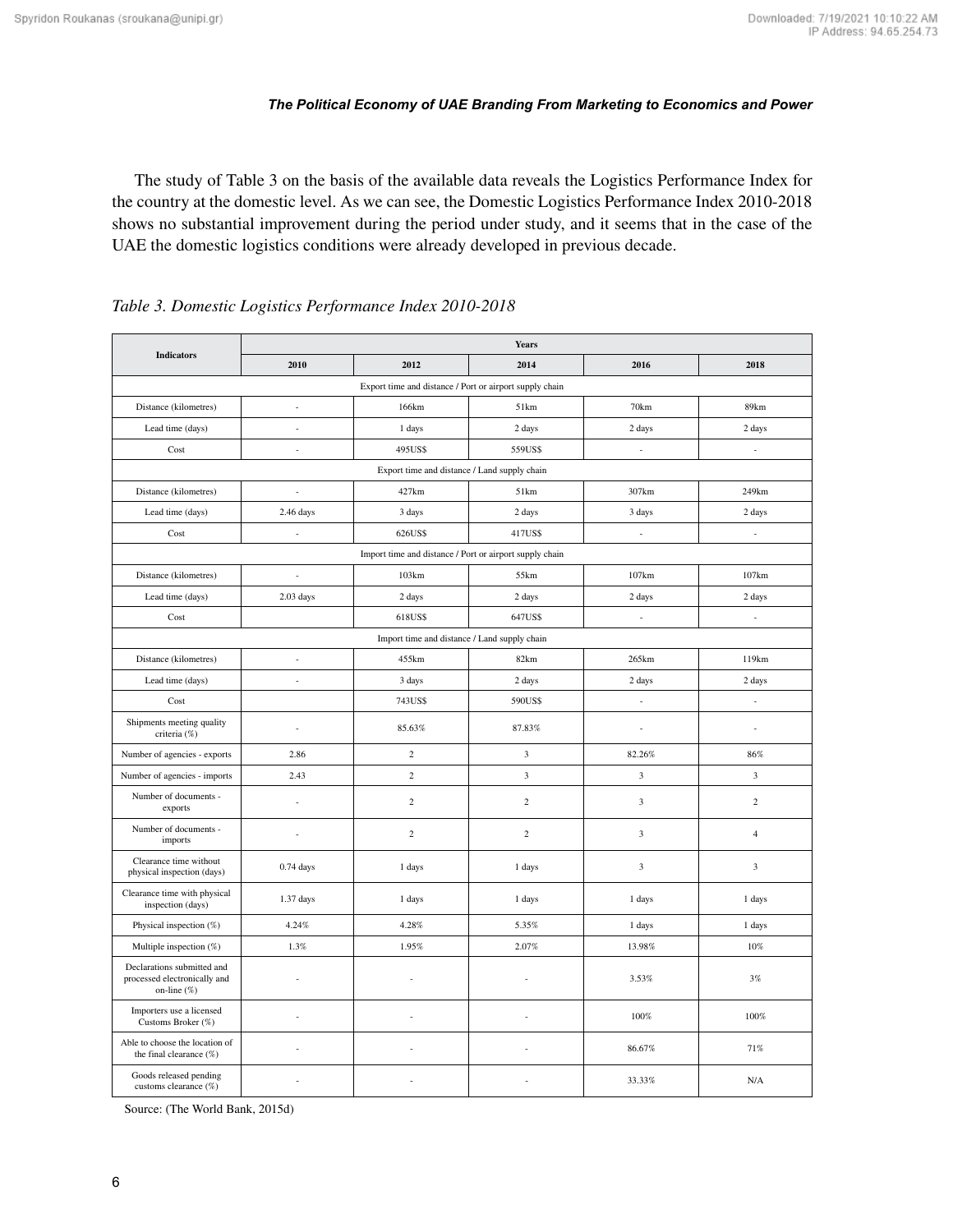Table 4 presents UAE performance in regard to the Liner Shipping Connectivity index on an annual basis. According to the World Bank:

| <b>Years</b> | <b>Value</b>             |
|--------------|--------------------------|
| 2010         | 62.65                    |
| 2011         | 62.63                    |
| 2012         | 61.51                    |
| 2013         | 62.71                    |
| 2014         | 60.99                    |
| 2015         | 60.94                    |
| 2016         | 65.23                    |
| 2017         | 67.86                    |
| 2018         | 72.87                    |
| 2019         | 71.48                    |
| 2020         | $\overline{\phantom{a}}$ |

*Table 4. Liner Shipping Connectivity index, (maximum value in 2004=100)*

Source: (The World Bank, 2021)

*"the Liner Shipping Connectivity Index captures how well countries are connected to global shipping networks. It is computed by the United Nations Conference on Trade and Development (UNCTAD) based on five components of the maritime transport sector: number of ships, their container-carrying capacity, maximum vessel size, number of services, and number of companies that deploy container ships in a country's ports. For each component a country's value is divided by the maximum value of each component in 2004, the five components are averaged for each country, and the average is divided by the maximum average for 2004 and multiplied by 100. The index generates a value of 100 for the country with the highest average index in 2004." (The World Bank, 2021)*

As we can see from Table 4 and Figure 2, the UAE follows an upwards path as regards the Liner Shipping Connectivity index. This underlines that UAE plays a more important role in international trade, compared to the previous decade. The value of the index rose from 62.65 in 2010 to 71.48 in 2019. In Figure 3, we can also see the most important ports for 2019, according to UnctadStat.

Table 5 analyses the impact of the tourism sector on the UAE economy before the manifestation of the COVID-19 pandemic. As we can see, there was a rapid increase in international tourist arrivals since 2010, from 7.4 million to a high of 16.7 million in 2019. We can also see extremely positive year-onyear growth rates and, especially, the positive year-on-year change that occurred in 2014. The growth of tourism arrivals has also affected international tourism receipts, which rose from USD 8.6 billion in 2010 to USD 30.7 billion in 2019. The greatest change in real terms can be observed in 2019, when tourism receipts increased by 44% as compared with the previous year. Finally, international tourism exports also follow a positive path, increasing from USD 8.6 billion in 2010 to USD 38.4 billion in 2019.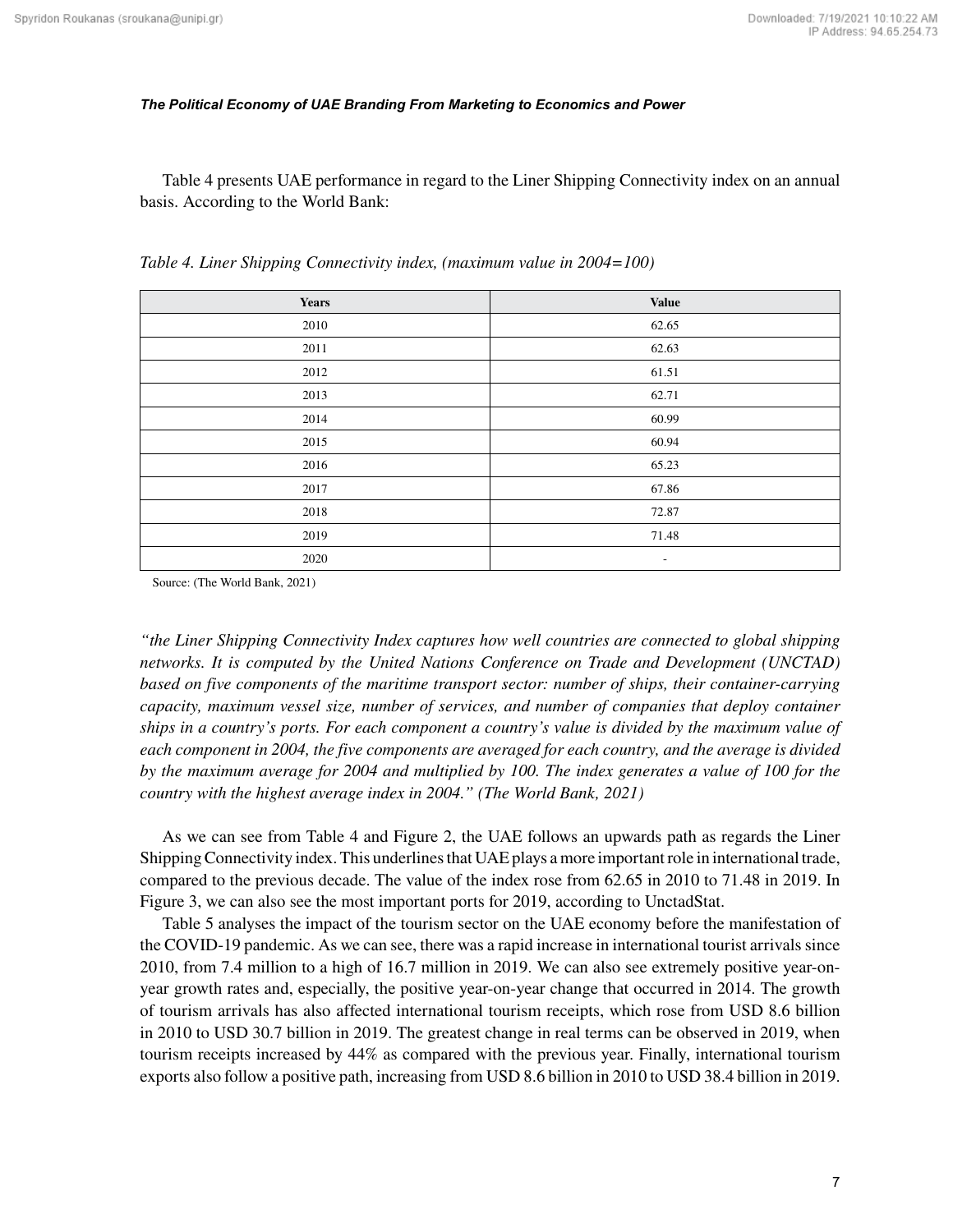

*Figure 2. Liner Shipping Connectivity index, (maximum 2006=100 for China) Source: (UnctadStat, 2020)*

Tourism has been increasing its importance for the UAE economy with each passing year, as in 2010 tourism as percentage of exports stood at only 4%,rising to 11% in 2019.

Moreover, we are going to analyse another critical aspect of the UAE's economic performance. The important role of the sovereign wealth funds in the global economy underlines the importance of states as regards confronting challenges occurring in the global and political economic environment. More specifically, Spyros Roukanas focuses on the following argument concerning SWFs:

"Certain analysts argue that the state is playing an increasingly limited role in the global economy, whereas markets reign supreme. The economic nationalism approach maintains that the state still plays a dominant role in explaining the international economic and political system. That said, there is an industry that highlights the increasing importance of the state's role and strengthens the case for economic nationalism. Sovereign Wealth Funds represent an industry of increasing importance for the global economy, especially after the 2000s, as their funds under management stood at USD7.372 trillion in June 2016" (Roukanas, 2019, p. 320).

Before discussing SWFs in the UAE, it is appropriate to define the role of SWFs:

## *a pool of assets owned and managed directly or indirectly by governments to achieve national objectives. (PricewaterhouseCoopers, 2016, p. 5).*

Table 6 analyses sovereign wealth funds in the UAE, according to Sovereign Wealth Fund Institute. As we can observe, UAE has eight SWFs at the moment, which were, nonetheless, established in different years or decades. The oldest SWF of the country was established in 1976 and it is the SWF with the largest assets, and the highest number of recorded transactions and subsidiaries. The 2000s was the decade of the rapid establishment of new SWFs, showing that the country adopted SWF investment as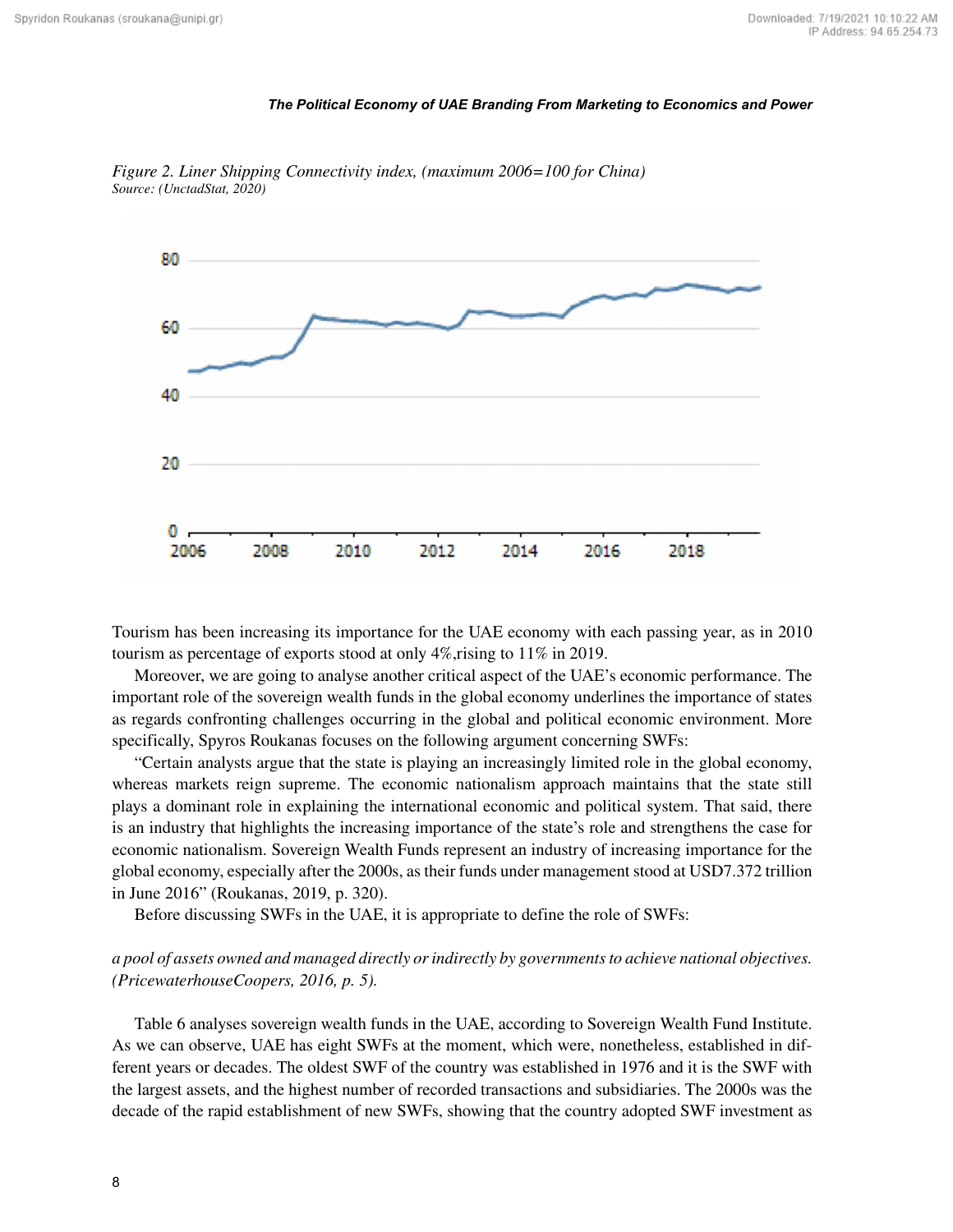

*Figure 3. Port liner shipping connectivity index - Top 5 ports in 2019 (Maximum 2006=100 for China, Hong Kong SAR) Source: (UnctadStat, 2020)*

an aspect of its economic policy. The total amount of SWF assets under management, according to the latest available data, is USD 8.306 trillion, showing an upwards tendency (Sovereign Wealth Fund Institute, 2021b). The same upwards trend can be observed in the case of assets under management for UAE. More specifically, assets under management rose from USD 1.25 trillion in 2016 to USD 1.79 trillion in 2021 (Statista, 2020). Moreover, the Abu Dhabi Investment Authority is the third largest SWF, as it has assets under management of USD 1.045 trillion in January 2021 (Statista, 2021). As, we can observe from the above analysis, UAE is trying to enhance the role of SWFs as regards both their number and their assets. This is another strong argument that UAE is enhancing its economic performance and, as a result, the prospects of its economy.

| <b>Years</b> | <b>International Tourist Arrivals</b> |               |                    | <b>International Tourism Receipts</b> | <b>International Tourism Exports</b> |                                   |
|--------------|---------------------------------------|---------------|--------------------|---------------------------------------|--------------------------------------|-----------------------------------|
|              | <b>Million</b>                        | <b>Change</b> | <b>USD Billion</b> | Change $(\%$ in<br>real terms)        | <b>USD Billion</b>                   | Tourism as % of<br><b>Exports</b> |
| 2010         | 7.4                                   | 9             | 8.6                | 17                                    | 8.6                                  | $\overline{4}$                    |
| 2011         | 8.1                                   | 9             | 9.2                | 7                                     | 9.2                                  | 3                                 |
| 2012         | 9.0                                   | 10            | 10.9               | 19                                    | 10.9                                 | 3                                 |
| 2013         | 10.0                                  | 11            | 12.4               | 13                                    | 12.4                                 | 3                                 |
| 2014         | 13.2                                  | 32            | 15.2               | 23                                    | 15.2                                 | $\overline{4}$                    |
| 2015         | 14.2                                  | 8             | 17.5               | 15                                    | 21.0                                 | 6                                 |
| 2016         | 14.9                                  | 5             | 19.5               | 12                                    | 23.4                                 | 6                                 |
| 2017         | 15.8                                  | 6             | 21.0               | 8                                     | 25.3                                 | $\overline{7}$                    |
| 2018         | 15.9                                  |               | 21.4               | $\overline{2}$                        | 25.6                                 | $\overline{7}$                    |
| 2019         | 16.7                                  | 5             | 30.7               | 44                                    | 38.4                                 | 11                                |
| 2020         |                                       |               |                    |                                       | ۰                                    |                                   |

*Table 5. Tourism Sector Impact*

Source: (UNWTO, 2021)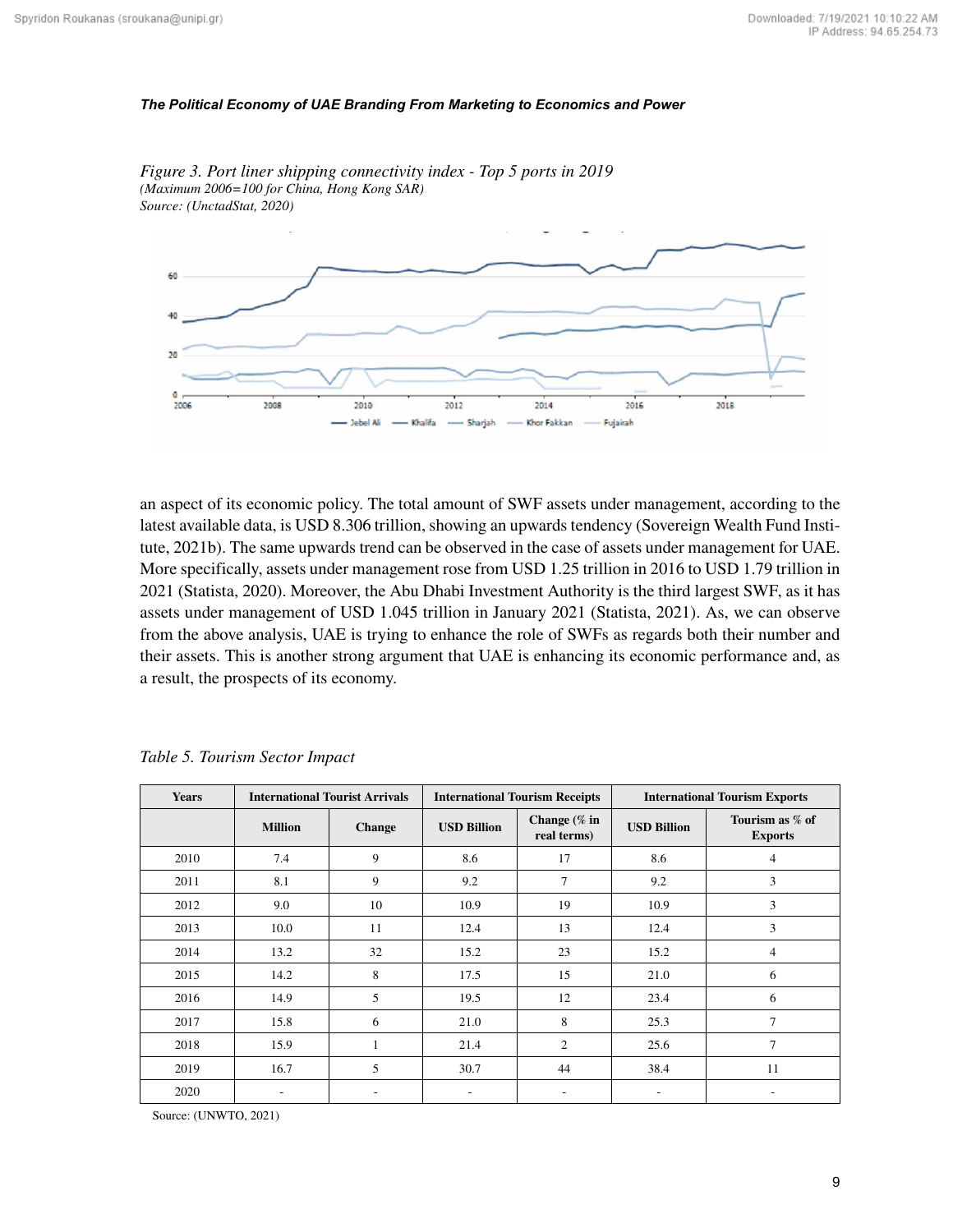| <b>Sovereign Wealth</b><br>Fund                                          | <b>Year of Establishment</b> | <b>Assets</b>     | <b>Recorded</b><br><b>Transactions</b> | <b>Subsidiaries</b> |
|--------------------------------------------------------------------------|------------------------------|-------------------|----------------------------------------|---------------------|
| Abu Dhabi Investment<br>1976<br>Authority (ADIA)                         |                              | \$579,621,120,000 | 1,108                                  | 48                  |
| Abu Dhabi Investment<br>Council PJSC (ADIC)                              |                              | $\overline{0}$    | 173                                    | 11                  |
| <b>Emirates Investment</b><br>Authority (EIA)                            | 2008                         | \$44,515,182,460  | 4                                      |                     |
| International<br>Petroleum Investment<br>Company (IPIC)                  |                              | $\overline{0}$    | 47                                     | 11                  |
| Investment<br>Corporation of Dubai<br>2006<br>\$301,527,000,000<br>(ICD) |                              |                   | 29                                     | 19                  |
| Mubadala<br>Development<br>Company PJSC                                  |                              | $\overline{0}$    |                                        |                     |
| Mubadala Investment<br>2002<br>Company PJSC                              |                              | \$235,011,000,000 | 214                                    | 34                  |
| Sharjah Asset<br><b>Management Holding</b>                               |                              | \$793,202,000     |                                        |                     |

*Table 6. Sovereign Wealth Funds (SWF) of United Arab Emirates*

Source: (Sovereign Wealth Fund Institute, 2021a)

## **3. THE POLITICAL / MILITARY COMPONENT OF THE UAE'S BRANDING ENHANCEMENT: A TENDENCY OR A NEW REALITY?**

This part of the article addresses a series of initiatives the UAE has undertaken in order to enhance its presence in the global foreign policy and military arena. These initiatives fall within the following categories:

- 1. UAE active military intervention, as in the case of the Yemen civil war.
- 2. Military presence for peacekeeping operations, such as the NATO missions in Kosovo and Afghanistan.
- 3. A series of peace accords including the ones with Israel, mutual defence pacts such as the one with Greece, and the "Friendship" initiative.

The above initiatives, which are discussed below, demonstrate a clear tendency for the UAE, compared to the traditional extroversion outlook of the UAE, which is based upon soft actions, the main essence of which has been financial activity. At this stage, we observe a parallel activity which enhances the UAE's image as a military force as well as a peace-driven country, actively engaged in geopolitical and geostrategic initiatives, and deploying, where and when necessary, its military forces.

Characteristically, the impressive reinforcement of the UAE's military forces over the past 25 years, which are the best in the region, has played a major role in its latest stance. According to Frank Slijper: "*Roughly 25 per cent of all arms trade are destined for the Middle East, and the UAE has recently be-*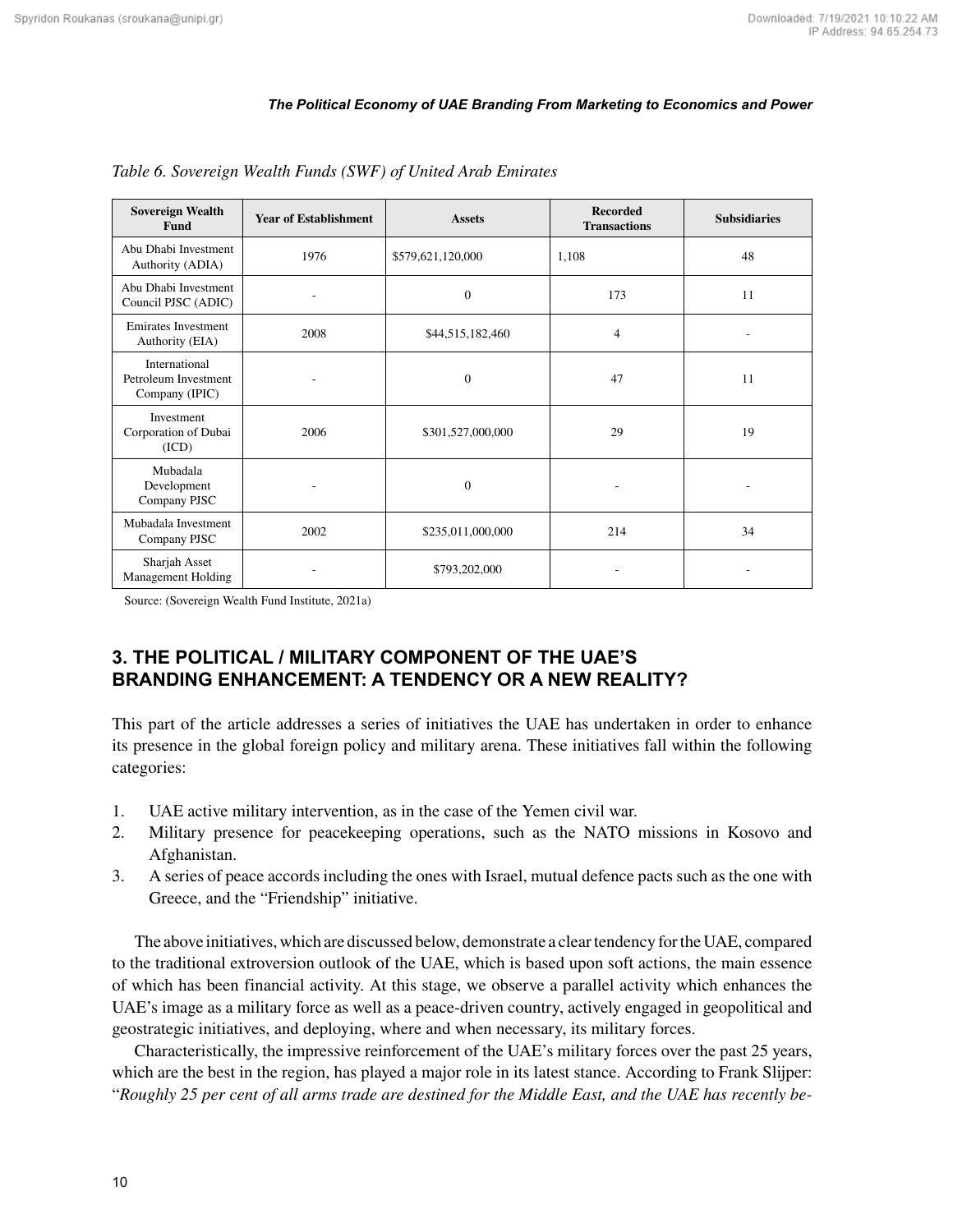*come the world's third largest importer of arms. Indeed, it is the fifth largest arms importer of the last 20 years" (Slijper, 2017, p.4).*

UAE is now one of the main importers of major arms for the period 2015-2019 as shown in Table 7:

| <b>Countries</b> | Global share (%) |
|------------------|------------------|
| Saudi Arabia     | 12               |
| India            | 9.2              |
| Egypt            | 5.8              |
| Australia        | 4.9              |
| China            | 4.3              |
| Algeria          | 4.2              |
| South Korea      | 3.4              |
| <b>UAE</b>       | 3.4              |
| Iraq             | 3.4              |
| Qatar            | 3.4              |

*Table 7. Main importers of major arms 2015-2019*

Source: (SIPRI Yearbook, 2020, p. 13)

The cases assessed will clearly demonstrate that, according to Peter Salisbury the UAE: "*has emerged as an influential player in regional power politics over the past decade, in a shift from a previously conservative foreign policy focused on self-preservation"* (Salisbury, 2020, p. 2).

It also appears that this regional dimension is not restricted to the Gulf area, but has also been expanding to the Mediterranean Basin as well, indicating that the UAE is undertaking longer-term commitments in terms of its presence and intervention as a stakeholder in the shaping of world politics. The purpose of this article is not to bring forward other issues related to this, such as UAE capabilities, or overstretching of resources. Nevertheless, what is emerging is a new reality rather than a tendency. What may undermine and bring this reality into question will be researched further.

What follows is a tentative account of initiatives brought forward by national and international media as well as research papers for three major issues:

- 1. The Yemen Civil War intervention;
- 2. The UAE-Israel Peace Deal;
- 3. The "Philia" Forum and "Strategic Partnership" with Greece: Presence in the Mediterranean?
- 4. UAE activation in NATO missions

We argue that the mapping of these initiatives cannot be seen individually or in absolute terms, but rather they have to be contemplated under a comprehensive prism of a structured policy, constituting a shift in UAE foreign policy towards hard power choices, which finally has to be taken into consideration when assessing UAE branding at the international stage. Nonetheless, the coherence and sustainability of this policy have to be seen but, as already mentioned, this is out of the scope of this article.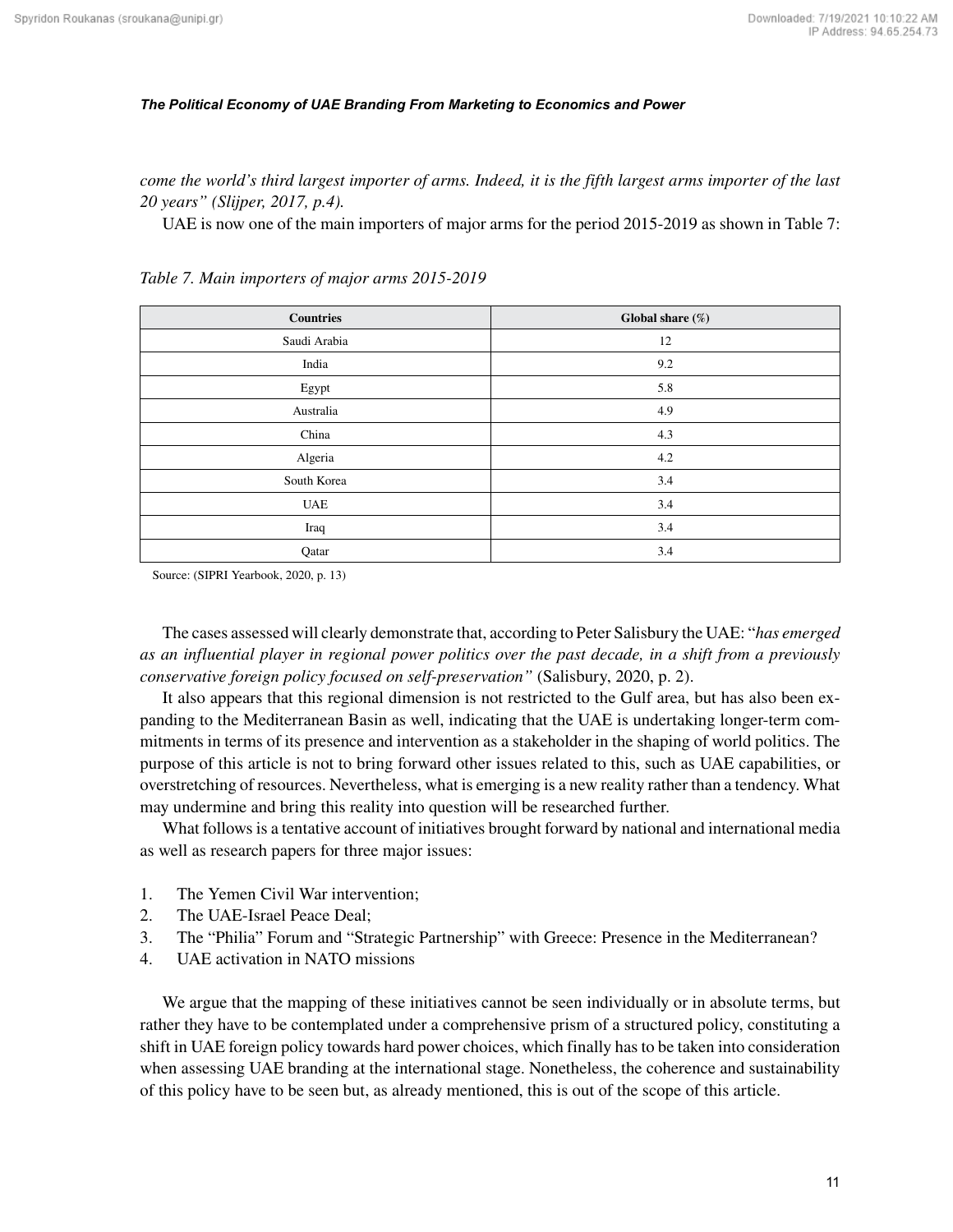## **1) The Yemen Civil War Intervention**

In the case of the Yemen Civil War, in 2015 the UAE launched a coalition of nine countries in response to calls for military support. The war dramatically worsened the humanitarian crisis in Yemen and it was only until recently that Saudi Arabia considered withdrawing its military presence. However, despite claims that it has ended its military involvement in the country, there are reports from those documenting the war that state otherwise, accusing the UAE of remaining heavily active in the region (Khalel, 2021).

According to Sheren Khalel:

*The UAE's interests in Yemen are varied, but a key goal of the small Gulf nation - –which shares no border with Yemen– is maintaining influence over the Bab-el-Mandeb Strait. The waterway is essential for the passage of about nine percent of the world's seaborne-traded crude oil and refined petroleum. 'It's pretty clear to me as a Yemeni what the UAE's endgame is, and that is to make sure that they have a government in Yemen that is going to make it easy for their oil to travel through Bab-el-Mandeb,' Shireen al-Adeimi, a Yemen-born activist and professor at Michigan State University told MEE. (Khalel, 2021).*

## **2) UAE-Israel Peace Deal**

Among a series of peace accords, the UAE struck a deal with Israel, making it the third Arab country to formally recognise Israel (Wemer, 2020).

*According to David A. Wemer:* "Speaking at an Atlantic Council Front Page Event on August 20th with Kirsten Fontenrose, the director of the Atlantic Council's Scowcroft Middle East Security Initiative, the UAE Foreign Minister Anwar Mohammed Gargash argued that the US-brokered deal between the UAE and Israel will help further efforts to achieve a solution to the Israeli-Palestinian question by removing the prospect of Israeli annexation of the West Bank, which is 'the biggest threat to the two-state solution.' … *'*Outside of the annexation issue, closer ties with Israel have been a target for the UAE as it attempts to "rearm its global position". If the UAE truly wants to be a global economic and political player, Gargash explained, "you can't do this while maintaining a sort of exclusive view of the world.' *(Wemer, 2020).*

According to Jonathan H. Ferziger: "*at the signing ceremony of Israel's deals with the UAE and Bahrain, Netanyahu, Trump, and the foreign ministers signed three documents. One was a general declaration by all four proclaiming their commitment to regional peace. The other two were separate bilateral accords between Israel and both of the Gulf states outlining efforts for cementing ties in areas ranging from finance, trade and medical research, to civil aviation, sports, education and Muslim-Jewish interfaith activities"* (Ferziger, 2020).

## **3) The "Philia" Forum and "Strategic Partnership" With Greece: Presence in the Mediterranean?**

According to Angelos Athanasopoulos: "A*t the forum, which was held last week (February 2021) in Athens, Greek Foreign Minister Nikos Dendias hosted his counterparts from Saudi Arabia, Egypt, Cyprus, the UAE and Bahrain. French Foreign Minister Jean-Yves Le Drian participated by videoconference." (Athanasopoulos, 2021)*

The Philia Forum was formed as: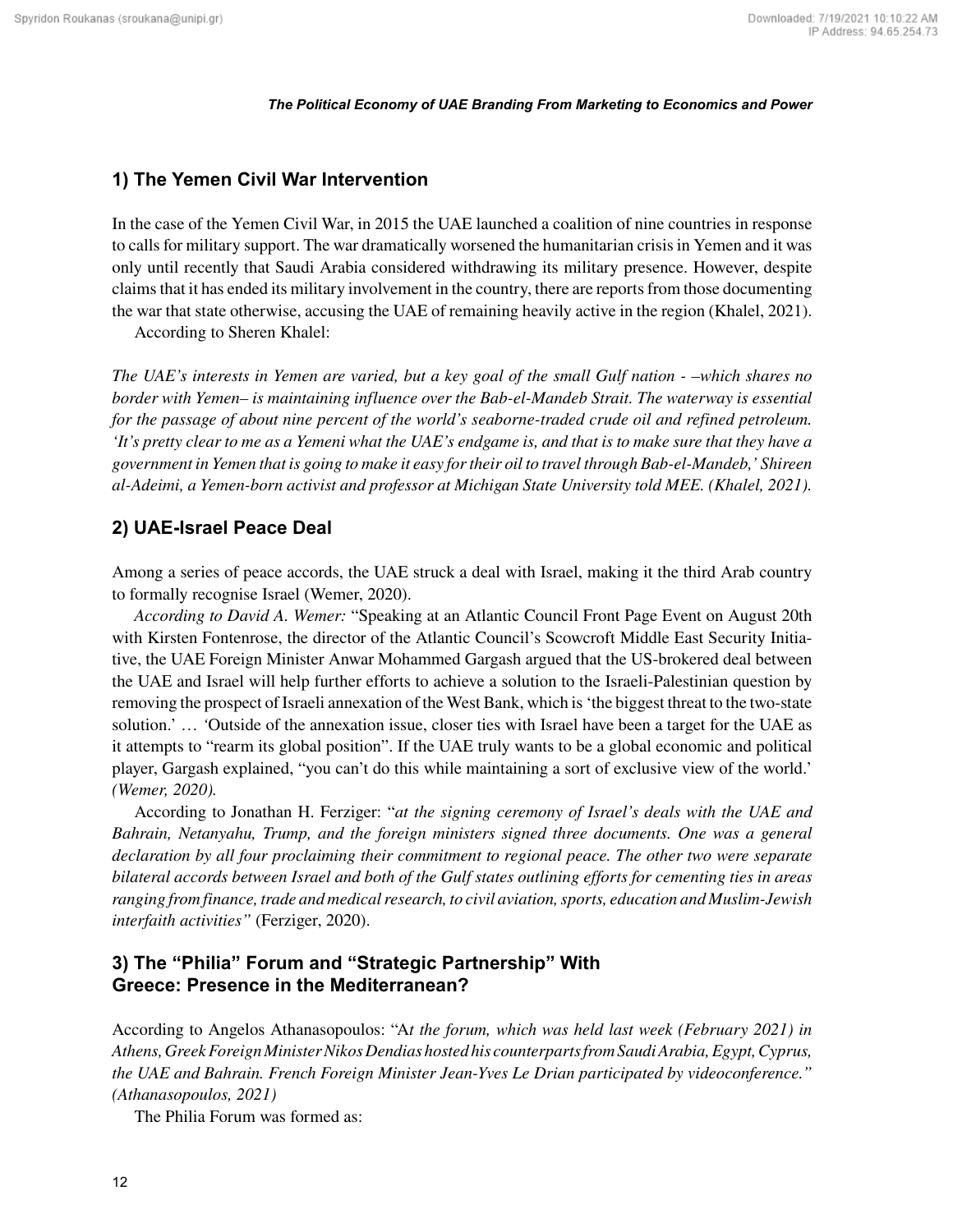*a "partnership" that could act as a "bridge" between Europe and the Middle East, Alexandros Papaioannou, spokesman for the Greek Foreign Ministry, told Arab News. The seven countries issued a joint communique about their common objective to ensure regional peace, stability and prosperity. (Athanasopoulos, 2021)*

## **4) UAE Activation in NATO Missions**

In keeping with the UAE's foreign policy agenda, according to NATO:

*"during an official visit by the Secretary General Jens Stoltenberg to Abu Dhabi on 2 March 2016, NATO and the United Arab Emirates (UAE) expressed their determination to strengthen cooperation in addressing common security challenges. During talks with his counterparts, Mr. Stoltenberg strongly welcomed the United Arab Emirates' support to NATO-led operations around the world. Meeting with Foreign Minister Sheikh Abdullah bin Zayed Al-Nahyan, he praised the Emirates' contributions to NATOled missions in Bosnia, Libya and Afghanistan. The Alliance's Secretary General said that the UAE is one of NATO's most active and valuable partners in the framework of the Istanbul Cooperation Initiative (ICI) and noted that the practical cooperation developed together helped project security and stability abroad. The Secretary General highlighted the UAE's strong partnership with NATO and avenues for further cooperation. In 2012, the UAE became the first and only country in the Middle East or North Africa to open a mission to NATO.'' (NATO, 2016)*

Furthermore, according to Hakan Akbulut's report for the Austrian Institute for International Affairs (2016), the UAE had also been participating in the Istanbul Cooperation Initiative (ICI) from the start. According to Hakan Akbulut:

*The UAE, too, has been participating in the ICI from the very beginning. The fact that the relationship is personally handled by the defence and foreign ministers of the country is illustrative of the significance the Initiative has in UAE eyes. In line with this, the UAE was the first country in the region to open an office with NATO. In practical terms, the UAE and NATO have engaged in consultations and joint exercises relating to maritime security, counter-piracy, and energy security. The cooperation was reinforced and expanded with the IPCP signed in 2016. The UAE has also attended NATO summits (2014, 2016) as an observer. UAE put forward programs in areas such as de-radicalization or intelligence sharing. The UAE also participated in and contributed to NATO operations in Bosnia, Libya and Afghanistan. For instance, UAE special forces operated in Afghanistan for 11 years. As European countries were reducing their engagement in Afghanistan, the UAE also deployed fighter aircraft to the country. Next to Australia, the UAE was the only non-NATO member-country to do so. In Bosnia, the UAE declared its support for air operations early on. Apache choppers were deployed to the region. UAE also provided peacekeepers. In Libya, the UAE was the only Arab country along with Qatar to participate in the military campaign.: (Akbulut, 2016, p. 29)*

In 2017, Danish ambassador Merete Juhl said: "*NATO and Europeans really need a reliable and capable partner in the Middle East, like the UAE, to better understand how to deal effectively with challenges internationally but also at home, with refugees and newcomers that represent a new security threat."* (Malek, 2017).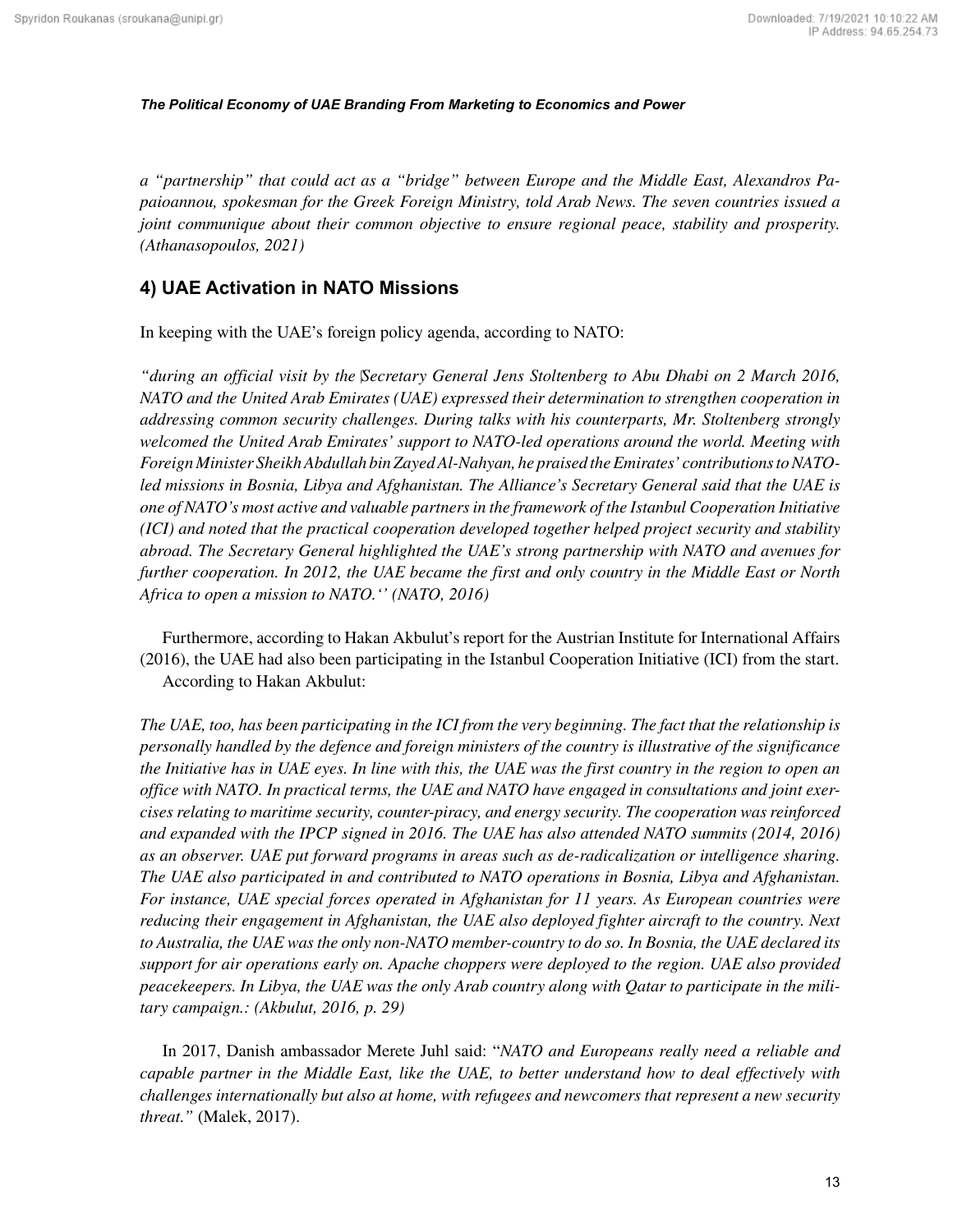Later, in July 2018, according to Jack Moore: "*NATO officially initiated the UAE into the alliance's Resolute Support Mission, as member states announced an extension of funding for the Afghan security forces. Abu Dhabi had long been involved with helping the international mission in Afghanistan, but the alliance solidified UAE's role at the NATO summit in Brussels where allies have been tangling over defence spending. NATO confirmed that the UAE attended the high-level meeting on Afghanistan at the July 11-12 summit. UAE officials have not confirmed the strength of its role in the mission, nor the funding that it is providing. The UAE was the first Arab country to contribute troops to the NATO-led mission in Afghanistan. The Armed Forces have served alongside American Green Berets in the southern province of Helmand."* (Moore, 2018).

## **4. CONCLUSION**

The analysis of the political economy of the UAE branding leads to certain useful conclusions. In the second part of this article, we evaluated the economy of UAE. The macroeconomic analysis points to a national economy that follows a steady macroeconomic path through the last decade, but it is also facing the negative implications of COVID-19 pandemic. Then, we studied the international and domestic dimensions of the Logistics Performance Index. UAE improved its performance in all aspects of the International Logistics Performance Index for the period 2010 until 2018 as it was ranked 24th in 2010 and was at the 11th place in 2018. During the same period UAE showed no strong improvement of the Domestic Logistics Performance Index 2010-2018. The above results highlight that the country has consolidated its position in international trade. The next index under study which is the Liner Shipping Connectivity index showed the improvement in the value of the index as it stood at 62.65 in 2010 whereas in 2019 the value of the index was 71.48, with the maximum value being registered in 2004=100. Furthermore, we studied the impact of the tourism sector on the UAE economy. As we observed, tourism is becoming year by year a more important sector for the economy of UAE, as in 2010 tourism as a percentage of exports stood at only 4%, while in 2019 this percentage was 11%. The final part of this section focused on the Sovereign Wealth Funds of the United Arab Emirates. It is obvious that UAE is trying to enhance the role of SWFs as regards both their number and their assets. The above analysis concerning the evaluation of the UAE economy provides us with certain arguments that the UAE has enhanced its economic performance in the last decade and as a result the prospects of its economy. The negative economic implications of the COVID-19 pandemic for the next years may possibly hamper the high economic performance of the country.

The study of the political / military component of the UAE branding enhancement underlines the country's strong integration in military actions which represent a new situation, in terms of hard power. The above cases demonstrate a steady but increasing and intensifying enhancement of the UAE's stance towards global affairs, encompassing active presence in shaping the agenda and proliferating its presence through military means and partnership initiatives, which clearly transcend the pure economic and financial element. UAE is not considered as a stakeholder in the broader regional arena through actual interventions or accords. UAE branding cannot be considered on the basis of traditional financial measurements only. Hard power preferences are now clearly expressed and demonstrated in the field.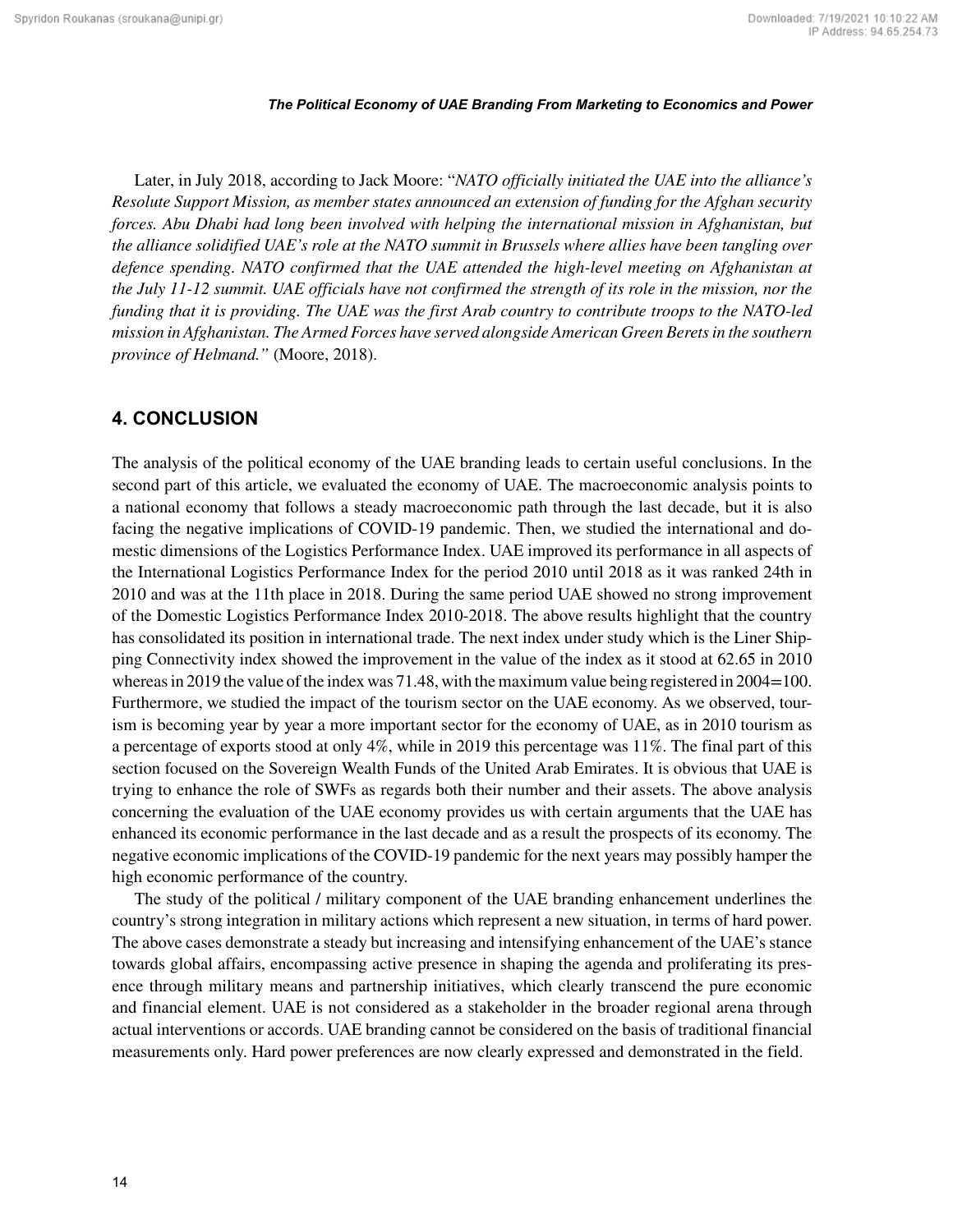## **REFERENCES**

Akbulut, H. (2016). *NATO, Cooperative Security, and the Middle East – Status and Prospects, Experts Workshop, Vienna, Austrian Institute for International Affairs.* Retrieved March 01, 2021, from [https://](https://www.oiip.ac.at/cms/media/report_nato_workshop.pdf) [www.oiip.ac.at/cms/media/report\\_nato\\_workshop.pdf](https://www.oiip.ac.at/cms/media/report_nato_workshop.pdf)

Al Athanasopoulos, A. (2021). *Philia Forum a 'bridge' between Europe, Mideast: Greek official*. Retrieved March 02, 2021, from<https://www.arabnews.com/node/1811096/middle-east>

Ferziger, J. H. (2020). *For Netanyahu, Normalization Deals Are a Long-Awaited Vindication*. Retrieved February 25, 2021, from: [https://foreignpolicy.com/2020/09/16/netanyahu-israel-normalization-relations](https://foreignpolicy.com/2020/09/16/netanyahu-israel-normalization-relations-uae-bahrain-vindication/)[uae-bahrain-vindication/](https://foreignpolicy.com/2020/09/16/netanyahu-israel-normalization-relations-uae-bahrain-vindication/)

IMF. (2021a). *World Economic Outlook (October 2020)*. Retrieved February 27, 2021, from [https://](https://www.imf.org/external/datamapper/datasets/WEO) [www.imf.org/external/datamapper/datasets/WEO](https://www.imf.org/external/datamapper/datasets/WEO)

IMF. (2021b). *Policy Responses to COVID-19.* Retrieved March 01, 2021, from [https://www.imf.org/](https://www.imf.org/en/Topics/imf-and-covid19/Policy-Responses-to-COVID-19#U) [en/Topics/imf-and-covid19/Policy-Responses-to-COVID-19#U](https://www.imf.org/en/Topics/imf-and-covid19/Policy-Responses-to-COVID-19#U)

Khalel, S. (2021). *UAE deeply involved in Yemen despite claims of withdrawal, experts say. Middle East Eye.* Retrieved March 03, 2021, from [https://www.middleeasteye.net/news/uae-yemen-conflict-deeply](https://www.middleeasteye.net/news/uae-yemen-conflict-deeply-involved-experts-say)[involved-experts-say](https://www.middleeasteye.net/news/uae-yemen-conflict-deeply-involved-experts-say)

Malek, C. (2017). *UAE to take 'more active role in supporting NATO*. Retrieved February 25, 2021, from<https://www.thenationalnews.com/uae/uae-to-take-more-active-role-in-supporting-nato-1.75884>

Moore, J. (2018). *NATO officially initiates UAE into Afghan mission*. Retrieved March 01, 2021, from [https://](https://www.thenationalnews.com/world/europe/nato-officially-initiates-uae-into-afghan-mission-1.749833) [www.thenationalnews.com/world/europe/nato-officially-initiates-uae-into-afghan-mission-1.749833](https://www.thenationalnews.com/world/europe/nato-officially-initiates-uae-into-afghan-mission-1.749833)

NATO. (2016). *NATO and UAE determined to enhance cooperation in addressing common challenges.* Retrieved February 15, 2021, from [https://www.nato.int/cps/en/natohq/news\\_128753.htm](https://www.nato.int/cps/en/natohq/news_128753.htm)

Plecher, H. (2021). *United Arab Emirates: Estimated total population from 2015 to 2025.* Retrieved March 01, 2021, from<https://www.statista.com/statistics/297140/uae-total-population/>

PricewaterhouseCoopers. (2016). *Sovereign Investors 2020: A growing force*. PricewaterhouseCoopers.

Roukanas, S. (2019). The Political Economy of Sovereign Wealth Funds. In The Political Economy of National and Energy Security. Nova Science Publishers.

Roukanas, S. (2020). *The Political Economy of Measurement and Evaluation of Countries*. Patakis Publications. (in Greek)

Salisbury, P. (2020). *Risk Perception and Appetite in UAE Foreign and National Security Policy.* Chatham House. Retrieved February 19, 2021, from [https://www.chathamhouse.org/sites/default/files/2020-07-](https://www.chathamhouse.org/sites/default/files/2020-07-01-risk-in-uae-salisbury.pdf) [01-risk-in-uae-salisbury.pdf](https://www.chathamhouse.org/sites/default/files/2020-07-01-risk-in-uae-salisbury.pdf)

SIPRI Yearbook. (2020). *Armaments, Disarmament and International Security (Summary).* Retrieved February 22, 2021, from [https://www.sipri.org/sites/default/files/2020-06/yb20\\_summary\\_en\\_v2.pdf](https://www.sipri.org/sites/default/files/2020-06/yb20_summary_en_v2.pdf)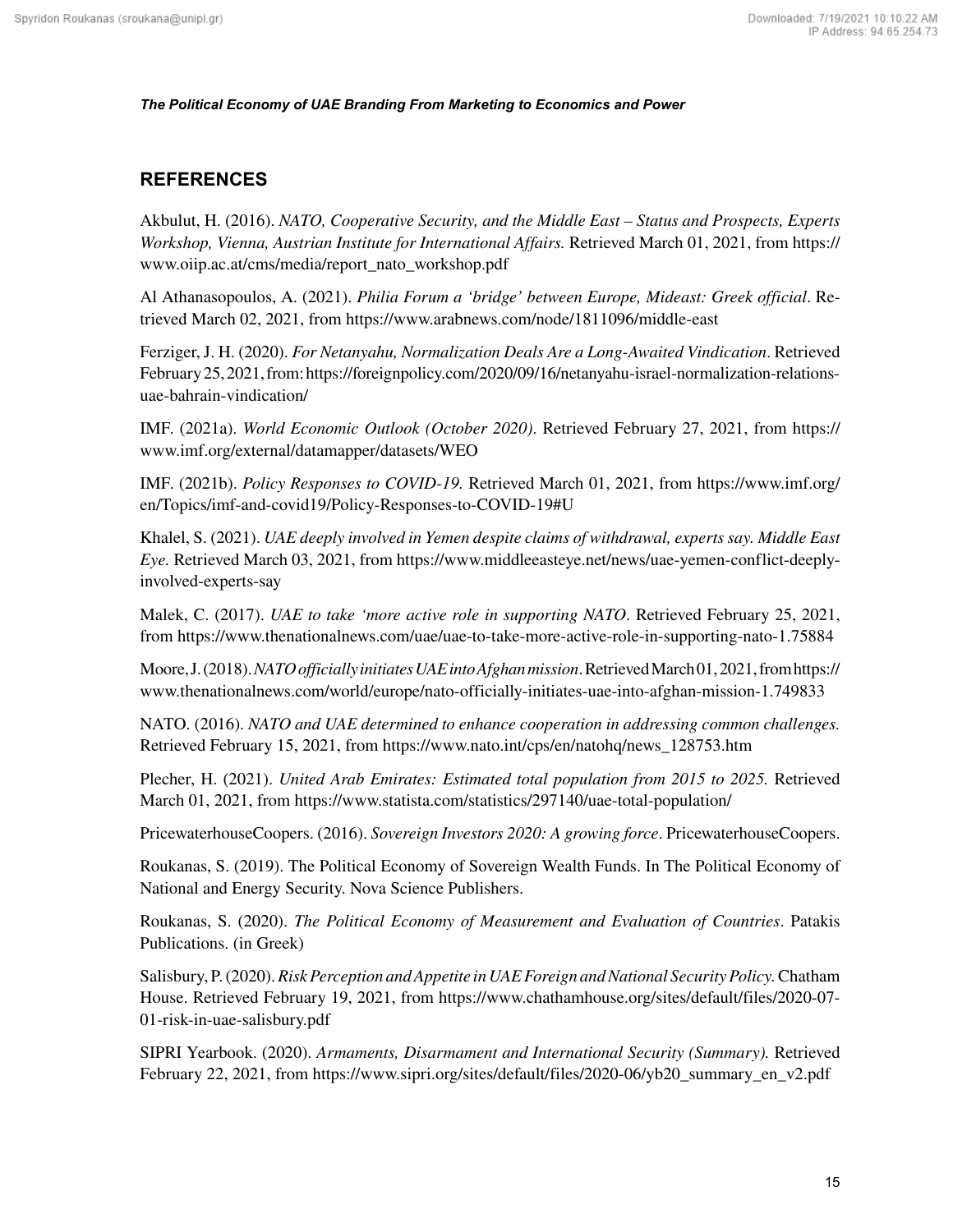Slijper, F. (2017). *Under the Radar: The United Arab Emirates, Arms Transfers and Regional Conflicts.* Retrieved February 12, 2021, from [https://www.paxforpeace.nl/media/files/pax-report-under-the-radar-](https://www.paxforpeace.nl/media/files/pax-report-under-the-radar--arms-trade.pdf) [-arms-trade.pdf](https://www.paxforpeace.nl/media/files/pax-report-under-the-radar--arms-trade.pdf)

Sovereign Wealth Fund Institute. (2021a). *List of 25 Sovereign Wealth Fund Profiles in Middle East.* Retrieved March 03, 2021, from<https://www.swfinstitute.org/profiles/sovereign-wealth-fund/middle-east>

Sovereign Wealth Fund Institute. (2021b). *Top 95 Largest Sovereign Wealth Fund Rankings by Total Assets.* Retrieved March 03, 2021, from<https://www.swfinstitute.org/fund-rankings/sovereign-wealth-fund>

Statista. (2020). *Value of assets under managements of the UAE sovereign wealth fund 2016-2021.* Retrieved March 03, 2021, from<https://www.statista.com/statistics/825163/uae-aum-value-of-swf/>

Statista. (2021). *The World's Biggest Sovereign Wealth Funds.* Retrieved March 03, 2021, from [https://](https://www.statista.com/chart/24060/the-worlds-biggest-sovereign-wealth-funds/) [www.statista.com/chart/24060/the-worlds-biggest-sovereign-wealth-funds/](https://www.statista.com/chart/24060/the-worlds-biggest-sovereign-wealth-funds/)

The World Bank. (2015a). *International LPI.* Retrieved March 01, 2021, from [https://lpi.worldbank.](https://lpi.worldbank.org/international) [org/international](https://lpi.worldbank.org/international)

The World Bank. (2015b). *International Scorecard.* Retrieved February 27, 2021, from [https://lpi.](https://lpi.worldbank.org/international/scorecard/line/254/C/ARE/2018#chartarea) [worldbank.org/international/scorecard/line/254/C/ARE/2018#chartarea](https://lpi.worldbank.org/international/scorecard/line/254/C/ARE/2018#chartarea)

The World Bank. (2015c). *Global Rankings 2018.* Retrieved March 01, 2021, from [https://lpi.worldbank.](https://lpi.worldbank.org/international/global) [org/international/global](https://lpi.worldbank.org/international/global)

The World Bank. (2015d). *Domestic LPI, Performance: United Arab Emirates 2018.* Retrieved March 01, 2021, from<https://lpi.worldbank.org/domestic/performance/2018/C/ARE#chartarea>

The World Bank. (2021). *Liner shipping connectivity index.* Retrieved March 01, 2021, from [https://](https://data.worldbank.org/indicator/IS.SHP.GCNW.XQ?locations=AE) [data.worldbank.org/indicator/IS.SHP.GCNW.XQ?locations=AE](https://data.worldbank.org/indicator/IS.SHP.GCNW.XQ?locations=AE)

Trading Economics. (2020). *United Arab Emirates Unemployment Rate.* Retrieved March 01, 2021, from <https://tradingeconomics.com/united-arab-emirates/unemployment-rate>

UNCTADSTAT. (2020). *Maritime profile: United Arab Emirates*. Retrieved March 01, 2021, from [http://](http://unctadstat.unctad.org/CountryProfile/MaritimeProfile/en-GB/784/index.html) [unctadstat.unctad.org/CountryProfile/MaritimeProfile/en-GB/784/index.html](http://unctadstat.unctad.org/CountryProfile/MaritimeProfile/en-GB/784/index.html)

UNWTO. (2021). *UNWTO Tourism Dashboard*. Retrieved February 27, 2021, from [https://www.unwto.](https://www.unwto.org/country-profile-inbound-tourism) [org/country-profile-inbound-tourism](https://www.unwto.org/country-profile-inbound-tourism)

Wemer, D. (2020). *UAE Foreign Minister: Deal with Israel was made to save the two-state solution. New Atlanticist. Atlantic Council*, Retrieved February 24, 2021: [https://www.atlanticcouncil.org/blogs/](https://www.atlanticcouncil.org/blogs/new-atlanticist/uae-foreign-minister-deal-with-israel-was-made-to-save-the-two-state-solution/) [new-atlanticist/uae-foreign-minister-deal-with-israel-was-made-to-save-the-two-state-solution/](https://www.atlanticcouncil.org/blogs/new-atlanticist/uae-foreign-minister-deal-with-israel-was-made-to-save-the-two-state-solution/)

World Health Organization. (2020). *Coronavirus disease (COVID-19).* Retrieved March 01, 2021, from [https://www.who.int/emergencies/diseases/novel-coronavirus-2019/question-and-answers-hub/q-a-detail/](https://www.who.int/emergencies/diseases/novel-coronavirus-2019/question-and-answers-hub/q-a-detail/coronavirus-disease-covid-19) [coronavirus-disease-covid-19](https://www.who.int/emergencies/diseases/novel-coronavirus-2019/question-and-answers-hub/q-a-detail/coronavirus-disease-covid-19)